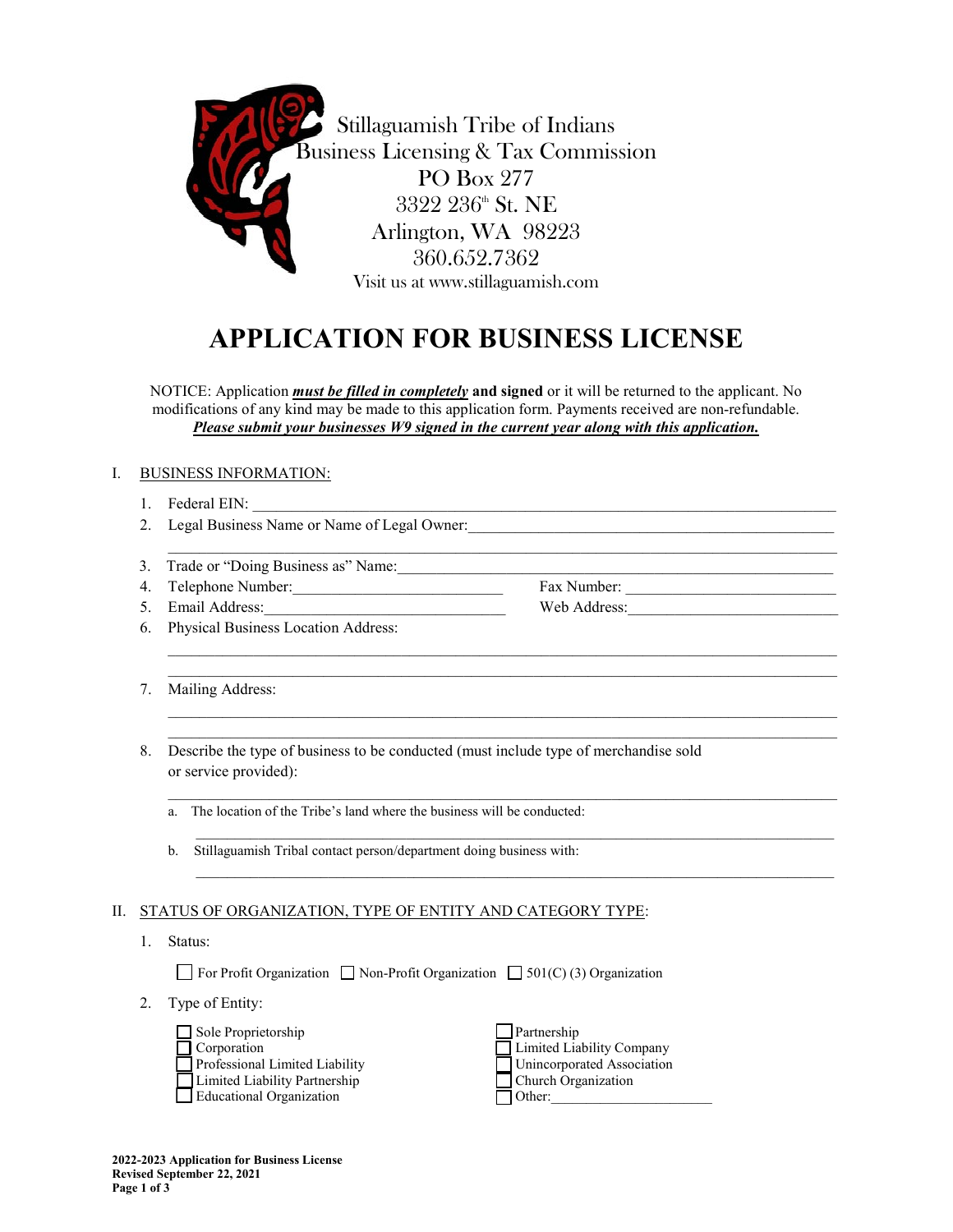3. If a corporation, indicate state(s) or tribe(s) where incorporated:

| 4.                                                                                                                                                                        | Category Type:<br>(Please check one of the following. Note: If your company does not fall into a category below, the company is<br>not required to obtain a Business License.)<br><b>Construction Contractors</b><br><b>Child Care Centers</b><br><b>Fixed Retail Sales</b><br><b>Adult Day Care Centers</b><br><b>Wholesale Sales</b><br>Peddlers |  |  |  |  |  |
|---------------------------------------------------------------------------------------------------------------------------------------------------------------------------|----------------------------------------------------------------------------------------------------------------------------------------------------------------------------------------------------------------------------------------------------------------------------------------------------------------------------------------------------|--|--|--|--|--|
|                                                                                                                                                                           | <b>REASON FOR APPLYING:</b>                                                                                                                                                                                                                                                                                                                        |  |  |  |  |  |
|                                                                                                                                                                           | New Applicant – Date to start business on tribal land:<br>Renewal<br>Change type of entity/organization (specify new type): _________________________<br>Add/remove owner partner (Fee: \$20.00)                                                                                                                                                   |  |  |  |  |  |
|                                                                                                                                                                           | I request the following type of license (check only one):                                                                                                                                                                                                                                                                                          |  |  |  |  |  |
| <b>Renewal:</b> Only to be used to renew an annual business license.<br>Application for renewal must be filed on or before the expiration date of the current<br>license. |                                                                                                                                                                                                                                                                                                                                                    |  |  |  |  |  |
|                                                                                                                                                                           | Fee: \$50.00<br><b>Annual:</b> To be engaged in business exceeding three $(3)$ months for                                                                                                                                                                                                                                                          |  |  |  |  |  |
|                                                                                                                                                                           | calendar year. Expires twelve (12) months after the date of issuance of<br>the license.<br>Fee: \$80.00                                                                                                                                                                                                                                            |  |  |  |  |  |
|                                                                                                                                                                           | Temporary: Engaged in business three (3) months or less.<br>Applicant must indicate month, day, and year business is to commence.<br>Date: $\qquad \qquad$<br>Fee: \$40.00                                                                                                                                                                         |  |  |  |  |  |
|                                                                                                                                                                           | <b>Expedited Processing:</b> Processed in Seven (7) business days.<br><b>Additional Fee: \$20.00</b>                                                                                                                                                                                                                                               |  |  |  |  |  |
|                                                                                                                                                                           |                                                                                                                                                                                                                                                                                                                                                    |  |  |  |  |  |

 $\mathcal{L}_\mathcal{L} = \{ \mathcal{L}_\mathcal{L} = \{ \mathcal{L}_\mathcal{L} = \{ \mathcal{L}_\mathcal{L} = \{ \mathcal{L}_\mathcal{L} = \{ \mathcal{L}_\mathcal{L} = \{ \mathcal{L}_\mathcal{L} = \{ \mathcal{L}_\mathcal{L} = \{ \mathcal{L}_\mathcal{L} = \{ \mathcal{L}_\mathcal{L} = \{ \mathcal{L}_\mathcal{L} = \{ \mathcal{L}_\mathcal{L} = \{ \mathcal{L}_\mathcal{L} = \{ \mathcal{L}_\mathcal{L} = \{ \mathcal{L}_\mathcal{$ 

#### IV. IDENTIFICATION OF OWNERS:

1. Identification of owner(s), partners, directors and officers, or managing members (as applicable): **\*\*This information is needed to complete a background check. It is kept completely confidential and is required for the Application process.**

| Name<br>(Last, First, M.I.) | Residence Address | <b>Phone Number</b> | Date of Birth | Social Security<br>Number |
|-----------------------------|-------------------|---------------------|---------------|---------------------------|
|                             |                   |                     |               |                           |
|                             |                   |                     |               |                           |

2. Agent for services of process. Name and address of agent who will accept process on behalf of the business (if applicable):

 $\mathcal{L}_\mathcal{L} = \{ \mathcal{L}_\mathcal{L} = \{ \mathcal{L}_\mathcal{L} = \{ \mathcal{L}_\mathcal{L} = \{ \mathcal{L}_\mathcal{L} = \{ \mathcal{L}_\mathcal{L} = \{ \mathcal{L}_\mathcal{L} = \{ \mathcal{L}_\mathcal{L} = \{ \mathcal{L}_\mathcal{L} = \{ \mathcal{L}_\mathcal{L} = \{ \mathcal{L}_\mathcal{L} = \{ \mathcal{L}_\mathcal{L} = \{ \mathcal{L}_\mathcal{L} = \{ \mathcal{L}_\mathcal{L} = \{ \mathcal{L}_\mathcal{$ 

## V. LICENSE AND INSURANCE INFORMATION:

• Are you licensed by any tribal, state, or city government (such as Washington UBI, contractor license, professional license, health permit, and/or liquor license):

 $\Box$  Yes  $\Box$  No If yes, name of license and government that issued license: \_\_\_\_\_\_\_\_\_\_\_\_\_\_\_\_\_\_\_\_\_\_\_\_\_\_\_\_\_\_\_\_\_\_\_\_\_\_\_\_\_\_\_\_\_\_\_\_\_\_\_